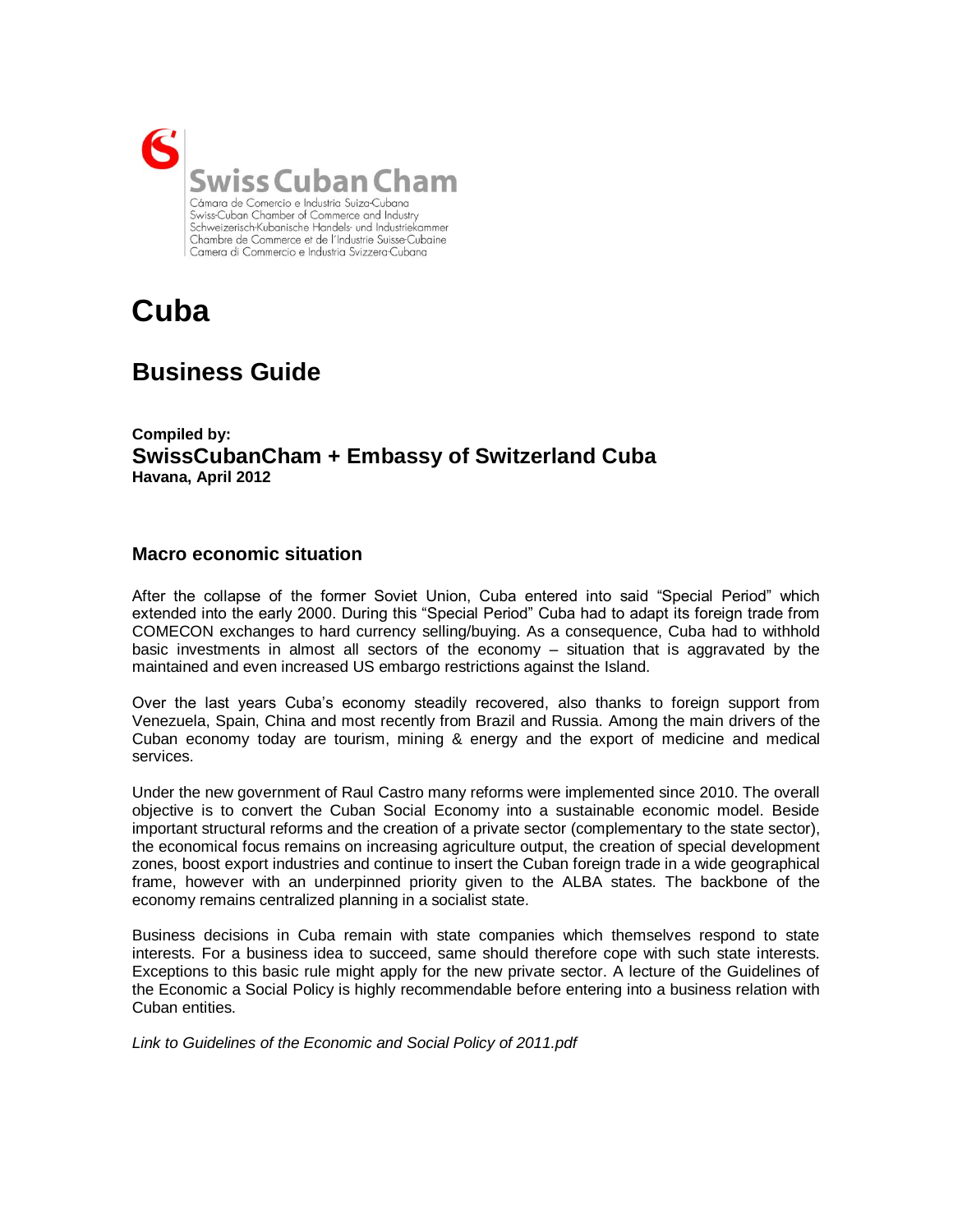

## **Foreign Trade**

Article 18 of the Cuban Constitution of 1976 defines a state foreign trade monopoly. The rector and control entity of this foreign trade monopoly is the Ministry of Foreign Trade and Investments (MINCEX) who grants import and export licenses to some 400 Cuba state companies, indicating in each license the custom tariffs and positions. Foreign companies therefore must sell / buy through one of the licensed Cuban import / export companies.

Cuban companies licensed for certain foreign trade operations are said to be able to act independently and are solely liable for their commitments. No import or export quotas apply. The disposability of (centrally managed) hard currency however might limit the scope and timing of each foreign trade operation. In this respect the securing of sales to Cuba through letters of credit (LC) is advisable. Many of the Cuban banks are foreign audited and the payment instruments (also unconfirmed LCs) are usually executed in a timely manner. Exporters of Swiss origin can also rely on existing SERV cover for selected Cuban LC issuing banks.

Beside sales- and purchase contracts, a commonly used contractual model in Cuban foreign trade is the commission contract through which the foreign seller maintains a consignment stock in Cuba and contracts a Cuban entity to sell these goods against a commission. The foreign company remains owner of the goods in Cuba until sold by the Cuban Agent.

All major foreign currencies can be used in Cuban foreign trade. The US embargo restrictions however impede Cuba to receive or pay US Dollars. Also, no payment to/from Cuba can transit through a branch of a US bank. Given these US imposed restrictions; many foreign banks avoid simple advice of payment instruments in US Dollars. It is therefore recommended to offer and contract directly in EUR, CHF or CAD.

## **Customs**

Cuba is a member of the World Trade Organization (WTO) and a beneficiary of the General System of Preferences (GSP) scheme with Switzerland. Further memberships include the World Customs Organization and various regional trade agreement protocols. Cuba is neither a member of the World Bank nor the IMF.

The Cuban Customs nomenclature includes the Harmonized Commodity Description and Coding System with an 8-digit breakdown. A distinction is made for the most-favored nation tariffs (member nations of WTO and/or members of other bilateral trade agreements) and for general tariffs (other nations).

Art. XX of GATT defines de import- and export prohibitions, in line with international standards. Particular sanitary and fito-sanitary regulations apply, according to international conventions and UN recommendations of WHO and FAO.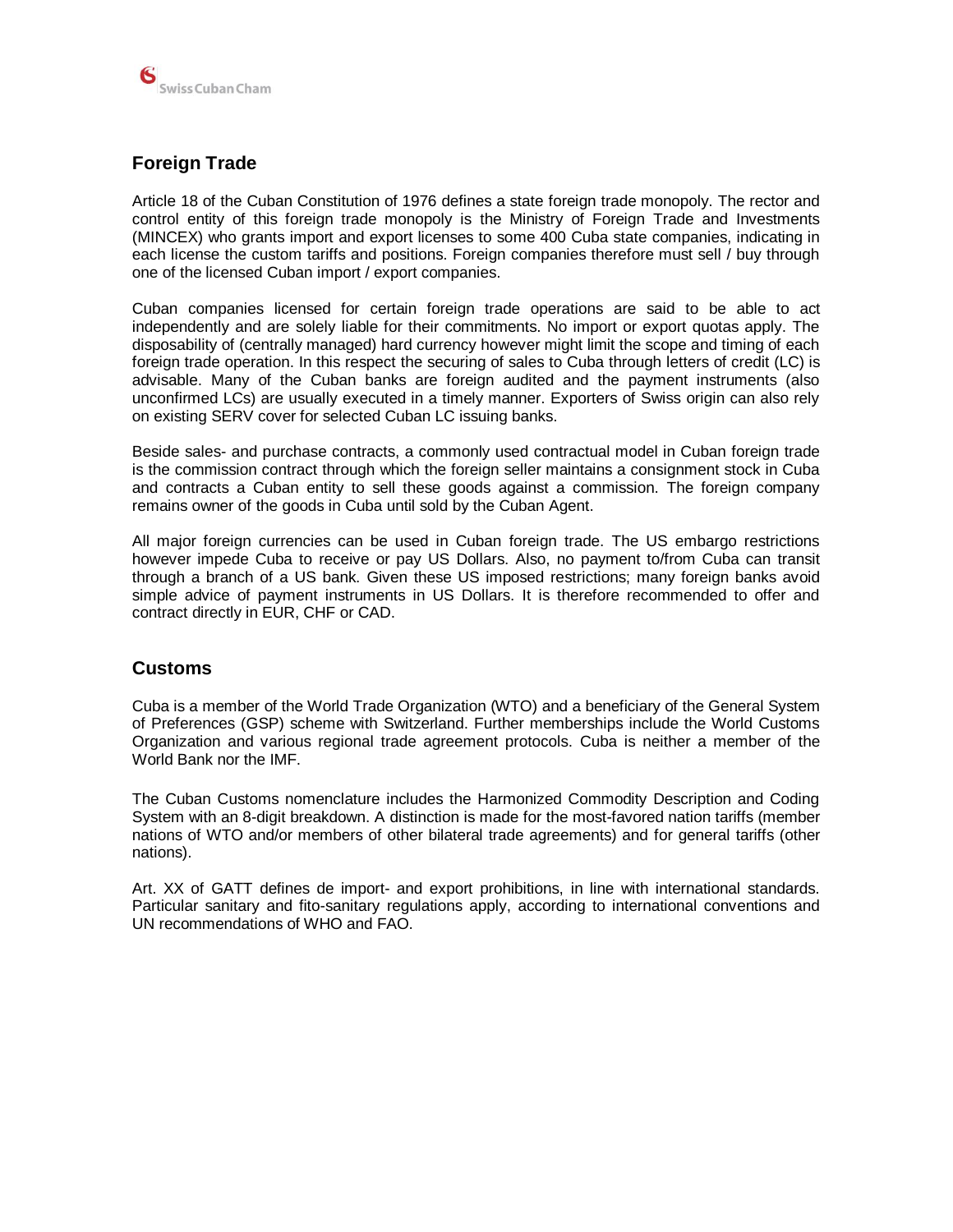

## **Intellectual Property and trademarks; standards and norms**

Cuba is a party to a number of international treaties and agreements dealing with the protection of intellectual property, including the World Intellectual Property Organization and the Paris Convention, among others. The Cuban Office for Industrial Property – Oficina Cubana de la Propiedad Industrial (OCPI) and Cuban law firms are member of the Interamerican Association of Industrial Property (ASIPI), the International Association for the Protection of Industrial Property (AIPPI) and participate at the annual meetings of the International Trade Mark Association.

Cuba is member of the International Standardization Organization (ISO). Particular Cuban technical standards might have compulsory or recommendatory nature. The Oficina Nacional de Normalización (NC) is the Cuban authority related to these matters.

## **Foreign Investments**

The primary legal framework governing foreign investments in Cuba is set out in the Foreign Investment Act (Law 77 of 1995 on Foreign Investments). Detailed rules applicable to the operations of foreign investment vehicles are contained in the generally applicable legislation dealing with matters such as tax, banking, environment, construction, labor, insurance and others, as well as the Cuban Commercial Code and the Civil Code.

The Foreign Investment Act provides basic investment protection and other general rules relevant to foreign investors. It classifies foreign investments into direct investments (equity and management participation in a given project) and indirect investments (finance). Under the Foreign Investment Act, all sectors of the Cuban economy are open to foreign investments with the exception of health, education and the sector of the armed forces. Also, the acquisition of ownership and other property rights over real estate is expressly allowed for residential, tourism and commercial projects. Despite these ample legal possibilities only relatively few investments in real estate were executed over the last years: The Cuban authorities still prefer to negotiate finance participations rather than granting equity rights to foreign entities.

The Foreign Investment Act provides three main vehicles for foreign investments in Cuba:

- joint-Venture companies;
- international economic association contracts; and
- full foreign ownership companies

More recently, particular and less explicit forms include cooperation and management agreements of production and/or service entities. Such agreements can be negotiated simply between a Cuban entity and a foreign natural or legal person and also include the management of hotels.

Following the selection of an investment project and the conclusion of preliminary agreements (usually a letter of intent or a memorandum of understanding) with the Cuban counterpart, the parties are indicated to produce a feasibility study in line with international standards of due diligence and present an the investment proposal to the MINCEX. The dispute resolution clauses are freely negotiable and might include international arbitration clauses, including International Chamber of Commerce (ICC) and United Nations Commission on International Trade Law (UNCITRAL) arbitration.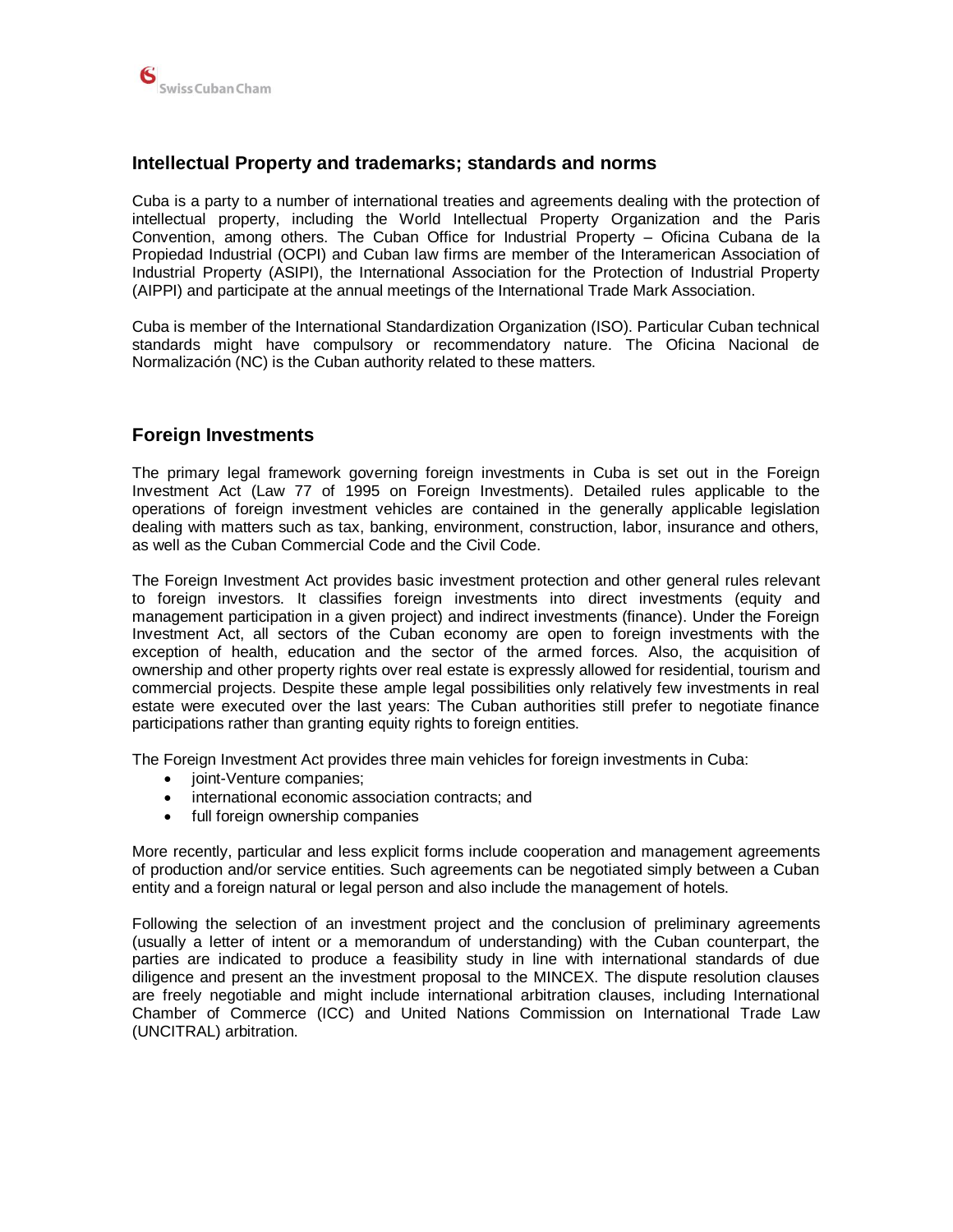

The Foreign Investment Act provides that foreign investments in Cuba enjoy full protection and security and may not be expropriated, except for reasons of public utility or national interest, as declared by the Cuban Government in accordance with the Cuban constitution and prior to compensation based on the agreed commercial value of the assets, payable in a freely convertible currency. At any time, a foreign investor may sell or transfer to the Cuban Government or a third party, in whole or in part, its interest in a Cuban joint-venture company and prior approval of the Cuban Government. The Foreign Investment Act also guarantees that net profits, dividends and the proceeds resulting from the liquidation or sale of shares in a Cuban joint-venture or full foreign ownership company may be freely repatriated abroad (free from taxes, withholdings and deductions). Swiss investors enjoy additional benefits such as provided by the *Agreement for the Promotion and Protection of Investments*, executed in 1997 between the Federal Council of Switzerland and the Cuban Government. No agreement on double-taxation exists between Switzerland and Cuba.

Despite the existing and well defined legal framework governing foreign investments, the effective deployment of foreign investment in Cuba remains comparatively small. Limiting factors might be less the disposability of foreign capital eager to work in Cuba (despite the US embargo restrictions) than a rather restrictive handling of the inquiries by Cuba. Equity participations in so deemed "very attractive projects", particularly in tourism, is kept in Cuban hands. The *Guidelines of the Economic and Social Policy* of 2011 now better define the priorities in which Cuba wants to attract foreign investment. Same include the access to new high tech and management practices, the opening of new export markets and the substitution of imports in all sectors of the economy.

*Link to Law 77 – Foreign Investment Act.pdf*

## **Prospection**

The visiting (and participation) to one of the Cuba Commercial Fairs is recommended for parties interested in exploring business opportunities in Cuba. The most important Commercial Fair in Cuba is FIHAV that usually takes place end of November of each year in Havana. Many business sector specific fairs are being organized throughout the year. No import taxes will apply for commercial samples shown at commercial fairs.

The Cuban Chamber of Commerce is the official entity destined for match-making in all the sectors of the economy. The Swiss-Cuban Chamber of Commerce SWISSCUBANCHAM also supports inquiries from Swiss companies trying to establish business relations with Cuban entities. A typical example would then foresee a meeting with participants of the Swiss company, the Cuban foreign trade company and representatives from the Cuban economic sector the Swiss company would want to start business in. After a first prospection visit any further follow-up meetings with Cuban entities will require a business visa for the foreign visitors. Such visas are issued by the Cuban Consulate in the respective country.

Negotiations with Cuban entities are time consuming. Unless the foreign supplier offers an outstanding differentiation (Key Selling Factor) that would cope with a particular Cuban purchase need, the normal scenario will include a participation in a sort of tender business. Attractive payment terms and a professional follow-up after the offer submission and throughout the tender negotiation often determine success.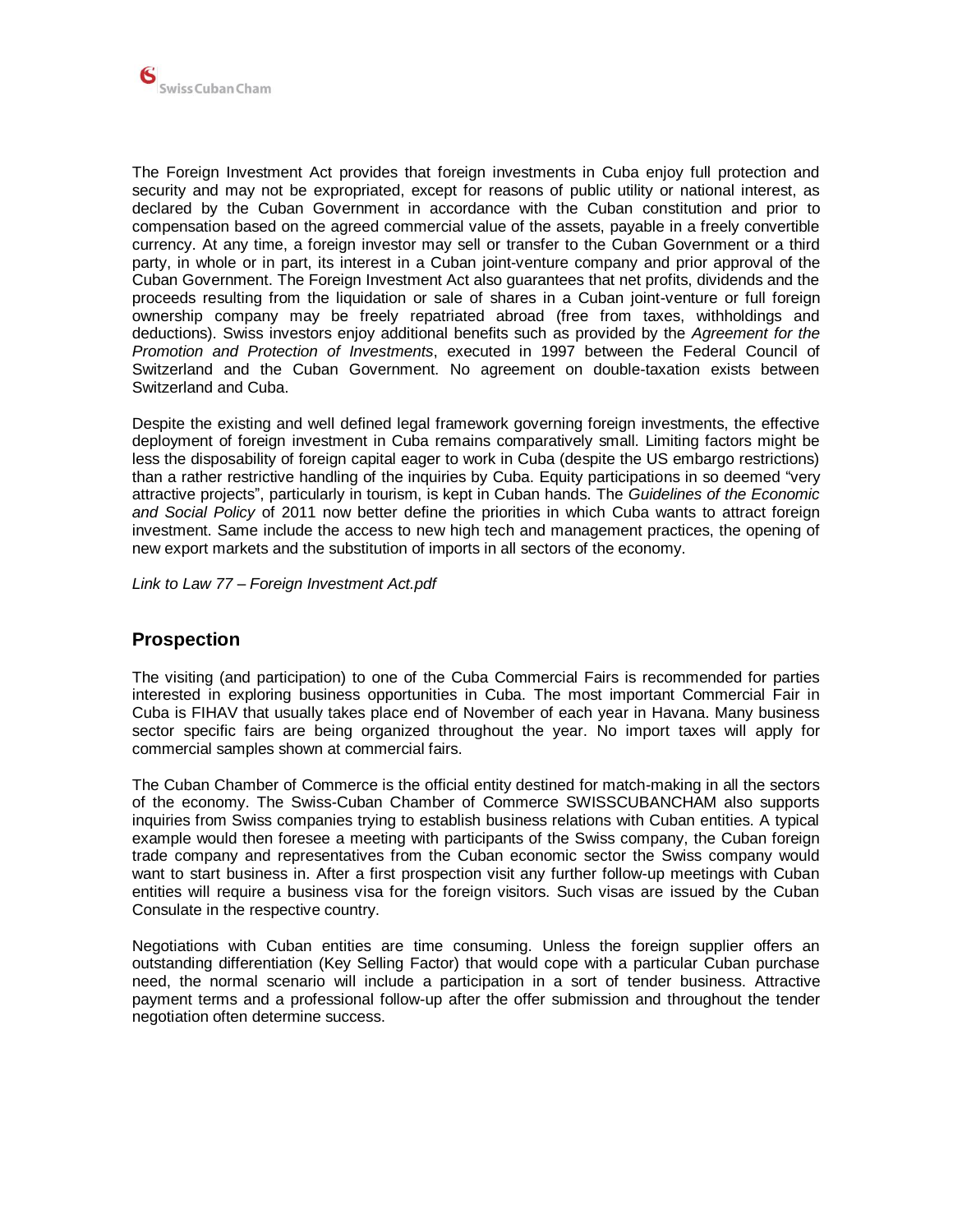

## **Setting up of a branch office**

Although Cuba is very eager to attract foreign capital, it has still a rather restrictive legal framework to attract a larger number of companies.

The legal frame for the opening of branch offices in Cuba is subject to the requirements established in Decree 206 of 1996, "Regulations of the National Registry of Branch Offices and Agents of Foreign Mercantile Societies", and in Resolution No. 550 of 2001 of MINCEX.

The basic requirements for an application inquiry for a branch office in Cuba include: (i) min. USD 50,000.-- social capital of the foreign company; (ii) min. five years of registration in the country of origin; (iii) min. three years of continuous business with Cuba; (iv) annual business volume with Cuban entities exceeding USD 500,000.--. Exceptions might apply, depending on the state interest in particular foreign company proceeding with the inquiry.

The inquiry for opening a branch office in Cuba must be directed to the Cuban Chamber of Commerce. A typical license to open a branch office in Cuba is timely limited to 3 years, renewable, and would allow the employment of a Cuban workforce (through a state employment agency), the rent of an office, the purchase of cars and the contracting of services (communications, opening of a bank account, else) so to become operative.

The alternative of setting up a branch office is to enter into a representation contract with a Cuban company and/or to contract a consultant (such consultant cannot be involved in negotiations with Cuban entities) with an authorized Cuban Consultancy firm. In exceptional cases, an existing branch of a foreign company might include the representation of another foreign company active in the same economic sector.

Swiss companies are advised to also check experiences with already established firms.

*Link to Cuban Chamber of Commerce: [www.camaracuba.com](http://www.camaracuba.com/)*

## **Taxation**

The general Cuba tax rules are set out in Law 73 of 1994 on the Taxation System, as well as in various tax resolutions issued by the Ministry of Finance and Prices, the Law 77 of 1995 on the Foreign Investment Act and other complementary legislation.

Cuban and foreign legal persons, whatever their form of organization or property regime, are subject to the payment of corporate tax in connection with their business activities carried out in Cuba. In case of Cuba legal persons (including Cuban joint-ventures and full foreign ownership companies); corporate tax is payable in respect of world-wide income. A foreign legal persona is normally subject to the payment of corporate tax in Cuba when it has a permanent establishment, a fixed place of business or some form or representation. A permanent establishment is therefore constituted by branches, offices and any other facility including the provision of corporate consulting or management services (for a continual period of a least 6 months within a single 12 month period).

Proper accounting books and records must be maintained in accordance with the Cuban Financial Reporting Standards which have been adopted from the International Financial Reporting Standards (IFRS). The financial statements of any entity subject to taxation in Cuba must be audited annually by an auditor that is duly authorized by the Ministry of Finance and Prices.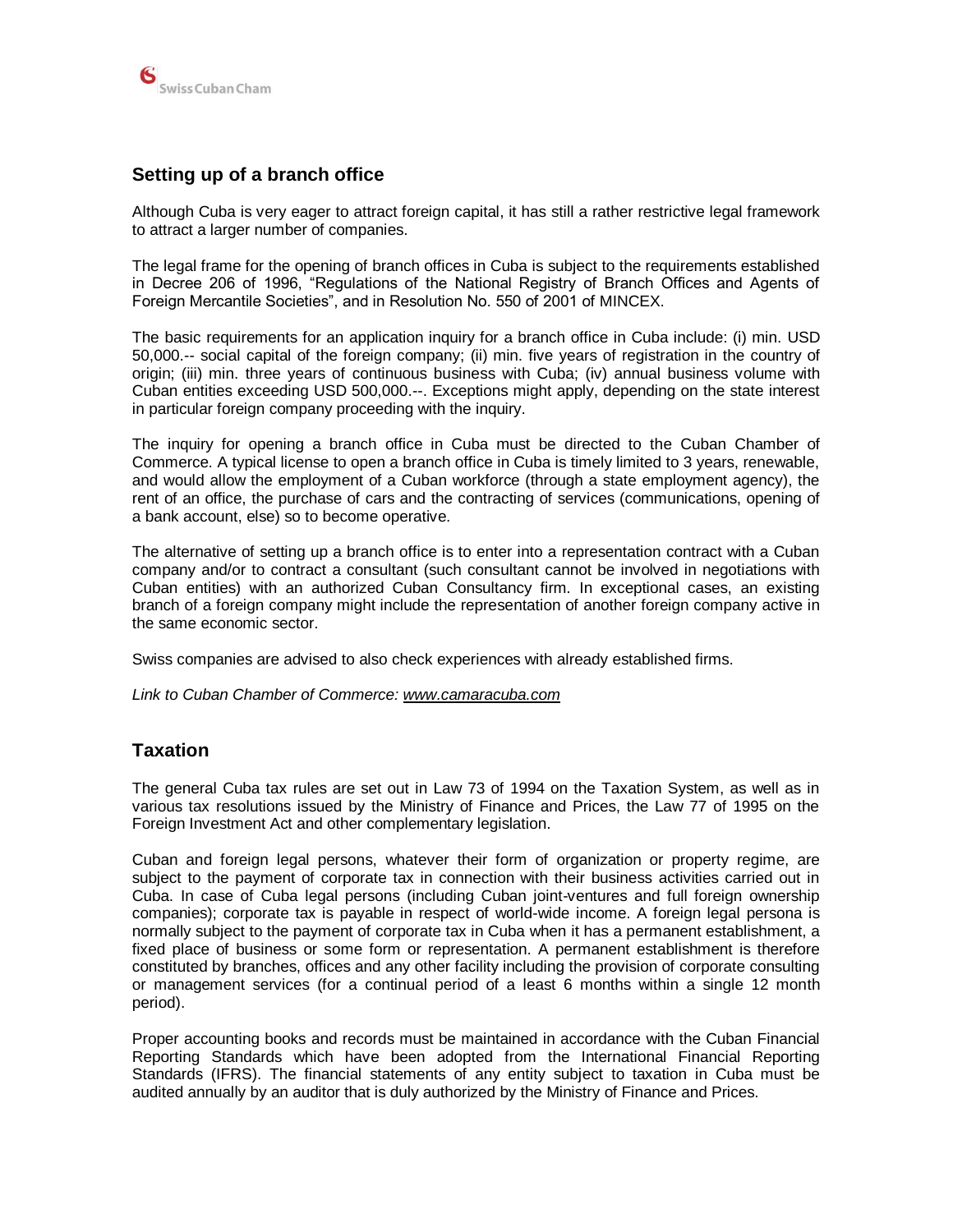

The corporate tax rate for companies constituted under the Foreign Investment Act is 30% (vs 35% for Cuban entities including branch offices of foreign companies that invoice directly to Cuba customers). Additional taxes include tax on the use of labor, social security contributions, custom duties, land transportation tax on vehicles and document tax. Cuba does not apply a Value Added Tax (VAT).

It is a common business practice in Cuba for foreign companies to have their branch offices in Cuba only to generate expenses as all commercial commitments and invoices are issued and signed by the headquarters abroad. In these cases, despite the permanent establishment interpretation, no taxes are paid as no revenues are generated in Cuba. In most cases branches of foreign companies in Cuba are not engaged in corporate tax liability.

## **Basic addresses for doing business in Cuba**

## **Swiss points of contact:**

#### **Embassy of Switzerland Cuba**

Mr. Roger M. Kull Counselor, Deputy Chief of Mission 5ta Ave. No. 2005 e/20 y 22, Playa La Habana T +53 7 2042611 F +53 7 2041148 vertretung@hav.rep.admin.ch roger.kull@eda.admin.ch www.eda.admin.ch/havana

#### **Schweizerisch-Kubanische Handelskammer (SwissCubanCham)**

Mr. Andreas Winkler President of the Board SwissCubanCham andreas.winkler@swisscuban.org www.swisscuban.org

| Secretariat Switzerland: | Contact Cuba:                     |
|--------------------------|-----------------------------------|
| SwissCubanCham           | SwissCubanCham                    |
| Sempacherstrasse 5       | Edificio Raffaello, Apt. 209      |
| Postfach 2741            | 5ta Ave., Esq. 80, No. 7806       |
| 6002 Lucerne             | Playa                             |
|                          | Havana                            |
| T +41 41 2270407         | T +53 7 204 9020                  |
|                          |                                   |
| F +41 41-2270405         | F +53 7 204 2029                  |
| info@swisscuban.org      | juliocesar.guillen@swisscuban.org |
| www.swisscuban.org       | www.swisscuban.org                |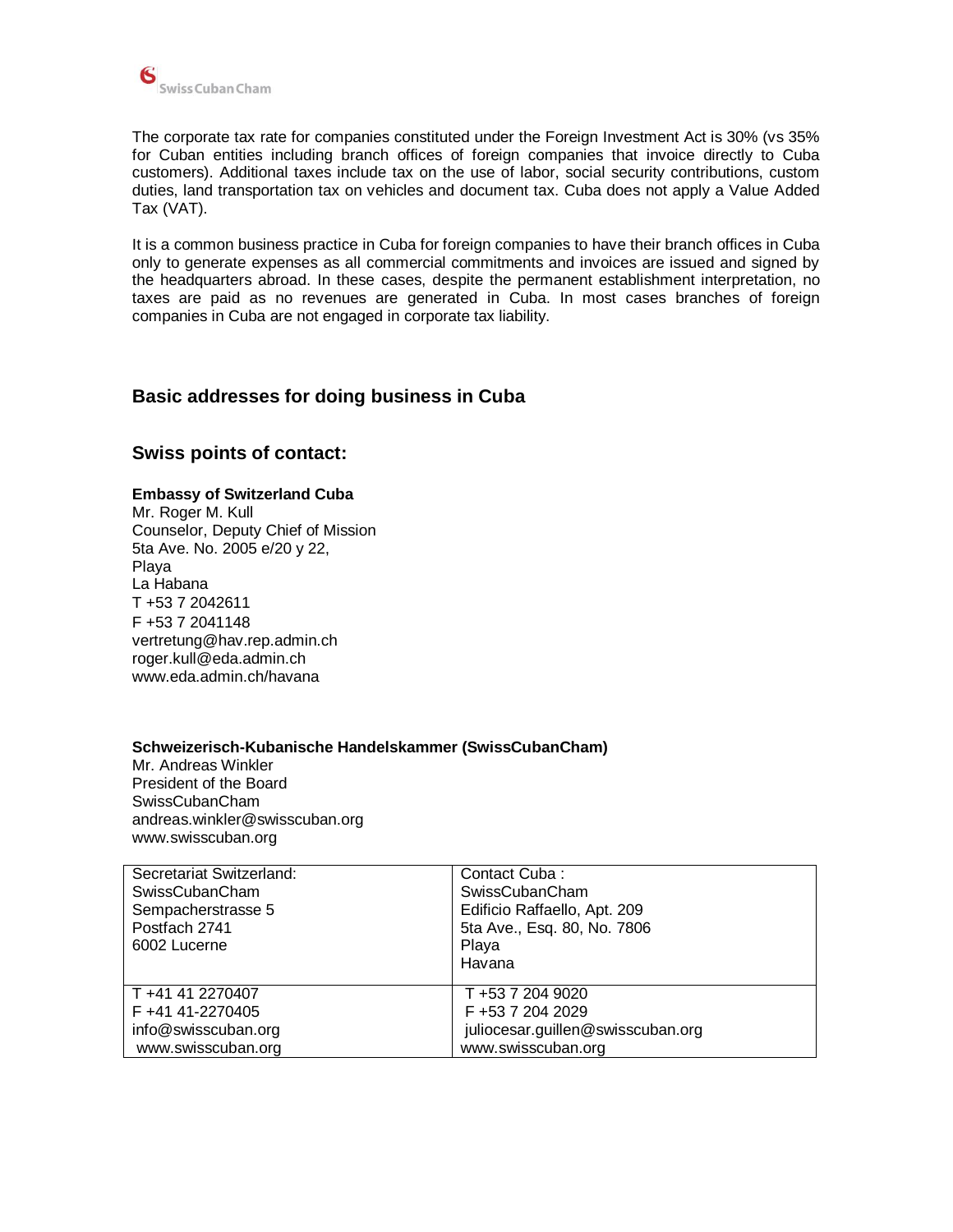

#### **Swiss Export Risk Insurance (SERV)**

Zeltweg 63 8032 Zürich T +41 58 5515555 F +41 58 5515500 www.serv-ch.com

## **Cuban (state run) points of contact:**

#### **Cámara de Comercio de la República de Cuba**

Calle 21 no. 701 Esquina a calle A Vedado La Habana www.camaracuba.com

Sra. Lourdes Morell Desk Officer for Western Europe T +53 7 8375115 F +53 7 8333042 euro@camara.com.cu

Sra. Anaiza Rodríguez Rodríguez ó Sra. Gabby Santoygo Cano Industrial Development and Commercial Promotion. T +53 7 8381321, ext 202 anaiza@camara.com.cu gaby@camara.com.cu

#### **Ministry of Foreign Trade and Foreign Investment (MINCEX)**

Infanta No. 16 esq. a 23 Vedado La Habana T +53 7 8380506, 8380369 (Economic Department) F +53 7 8357428 mincex@infocex.cu www.mincex.cu

#### **Cuban State Export Promotion Center**

Center for Export Promotion (CEPEC) Calle 10 e/ 5ta y 31, Playa La Habana T +53 7 8380428, 8380460 F +53 7 8332220 www.infocex.cu/cepec. cepecdir@mincex.cu; sic@mincex.cu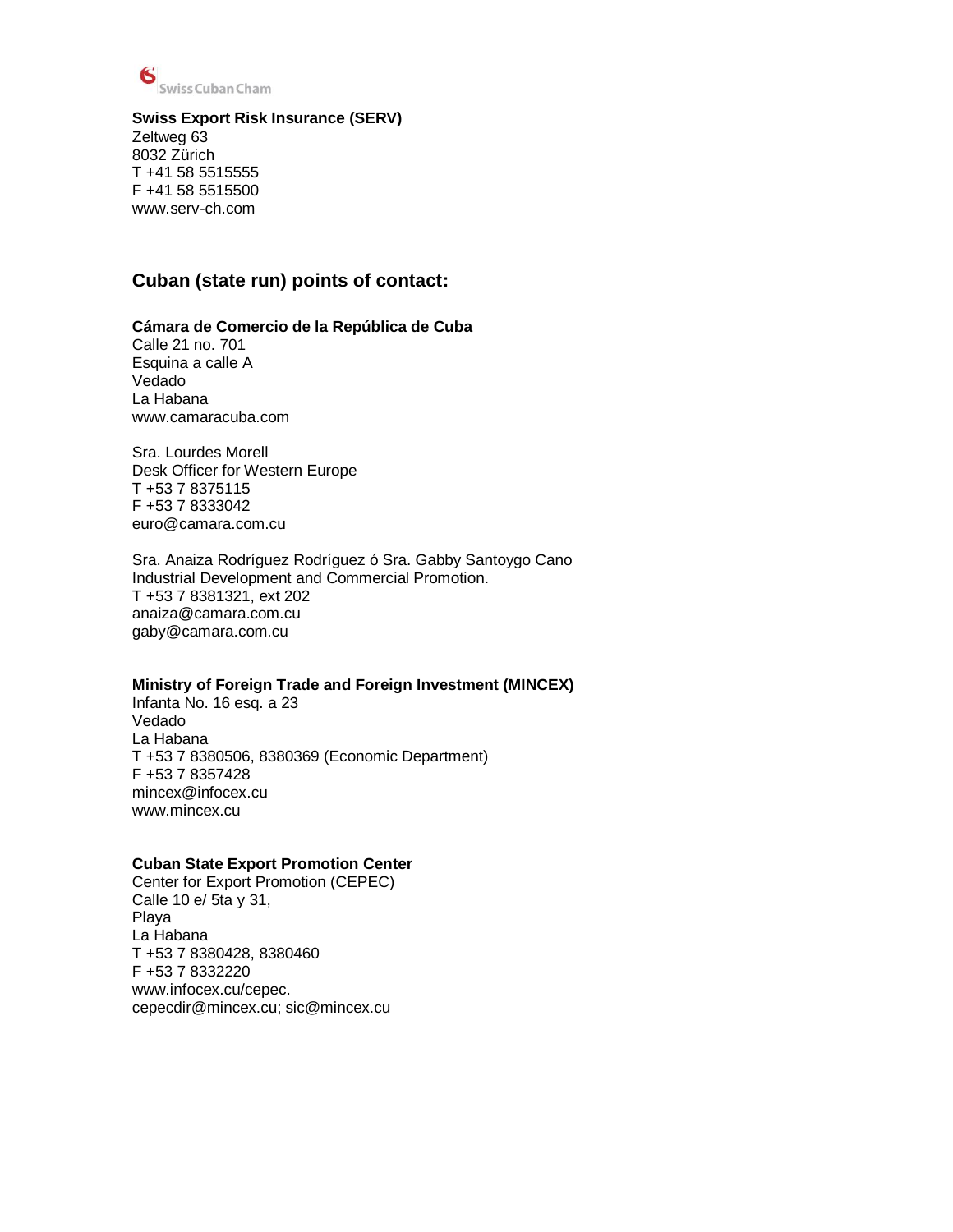

#### **Bufete Internacional de La Habana (Law Firm)**

5ta Ave. Esquina 40, Playa La Habana Sra. Flor Maria Cheni Fernández, Business and Trade Lawyer and Head of the Commercial Office T +53 7 2045126, 2079590, 2079591 ext. 121 cheni@bufeteinternacional.cu

#### **Oficina Cubana de la Propiedad Industrial (OCPI)**

Calle Picota No.15 e/ Luz y Acosta, Habana Vieja La Habana T +53 7 8624379, 8624395 F +53 7 8665610 ocpi@ocpi.cu [www.ocpi.cu](http://www.ocpi.cu/)

#### **Oficina Nacional de Normalización (NC)**

Calle E No. 261 esquina a 13 Vedado La Habana T +53 7 8300825 F +53 7 8368048

#### **Aduana General de la República**

Calle 39 e/ 6 y 37. Plaza de la Revolución La Habana T +53 7 8555466, 8837575, 8838282 http://www.aduana.co.cu/ publico@agr.aduana.cu

## **Principal Cuban Comercial Banks**

#### **Banco Financiero Internacional SA (BFI)**

Calle 18 No. 111 e/ 1ra y 3ra, Playa La Habana T + 53 7 2041701, 2042058 F + 53 7 2042454 [bfi@bfi.com.cu](mailto:bfi@bfi.com.cu)

#### **Banco Internacional de Comercio SA (BICSA)**

20 de Mayo y Ayestaran Apartado 6113 Plaza de la Revolución La Habana T +53 7 555482 555484 F +53 7 8335112 [bicsa@bicsa.com.cu](mailto:bicsa@bicsa.com.cu)